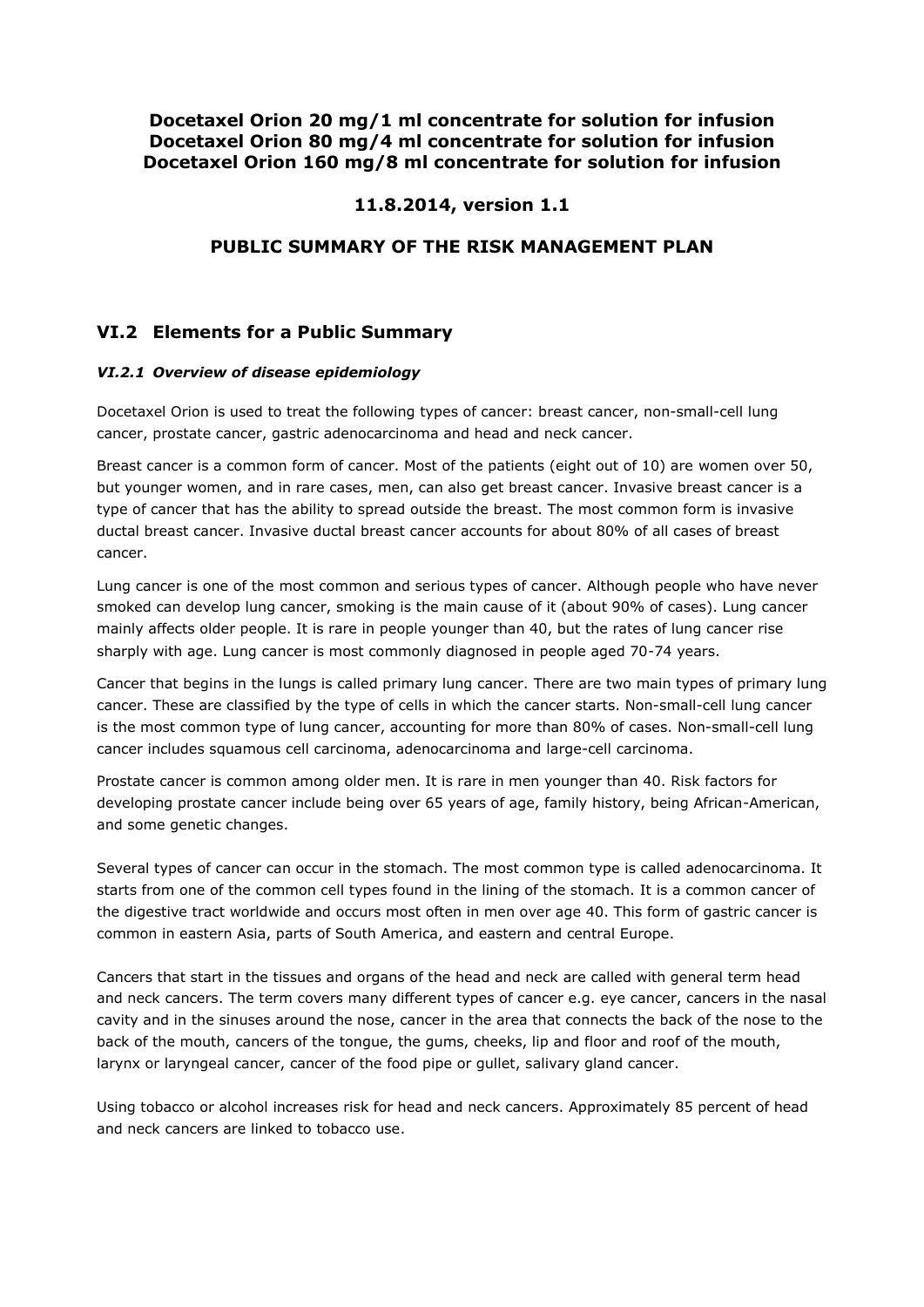### *VI.2.2 Summary of treatment benefits*

Docetaxel Orion is a generic medicine. Its benefits and risks are taken as being the same as the reference medicine's.

Docetaxel, belongs to the group of anticancer medicines known as the taxanes. Docetaxel blocks the ability of cells to destroy the internal 'skeleton' that allows them to divide and multiply. With the skeleton still in place, the cells cannot divide and they eventually die.

In clinical studies conducted with the reference product, adding docetaxel to other anticancer treatments produced increases in the number of patients whose cancer responded to treatment, how long the patients lived without their disease getting worse and how long the patients survived, in all five types of cancer. When used on its own, docetaxel was at least as effective as and sometimes more effective than the comparator medicines in breast cancer, and more effective than best supportive care (any medicines or techniques to help patients, but not other anticancer medicines) in lung cancer.

#### *VI.2.3 Unknowns relating to treatment benefits*

Not applicable.

### *VI.2.4 Summary of safety concerns*

#### **Important identified risks**

| <b>Risk</b>                        | What is known                                                | Preventability                    |
|------------------------------------|--------------------------------------------------------------|-----------------------------------|
| <b>Important identified risks:</b> |                                                              |                                   |
| Neutropenia - Abnormally low       | Neutropenia is the most                                      | Blood tests are taken before      |
| count of neutrophils, a type of    | common adverse reaction of                                   | each treatment cycle.             |
| white blood cells that help fight  | docetaxel.                                                   |                                   |
| off infections, particularly those |                                                              | Lower doses are administered or   |
| caused by bacteria and fungi.      | Lowest amount of neutrophils                                 | treatment is discontinued, if the |
|                                    | have been measured at a                                      | amount of neutrophils is too      |
|                                    | median of 7 days after the                                   | low.                              |
|                                    | docetaxel dose but this interval                             |                                   |
|                                    | may be shorter in heavily pre-                               | Patients may receive certain      |
|                                    | treated patients.                                            | growth factor which helps to      |
|                                    |                                                              | create new neutrophils and        |
|                                    | Neutropenia increases risk for                               | prevents neutropenia.             |
|                                    | severe infections.                                           |                                   |
|                                    |                                                              | Patients should be carefully      |
|                                    |                                                              | monitored and doctor needs to     |
|                                    |                                                              | be contacted in case of signs or  |
|                                    |                                                              | symptoms of infection.            |
| Allergic/Hypersensitivity          | Hypersensitivity reactions have                              | Docetaxel Orion should not be     |
| reactions                          | been reported in 1-5% of                                     | given to a patient who is         |
|                                    | patients. They have generally                                | allergic/hypersensitive to        |
|                                    | occurred within a few minutes                                | docetaxel or any of the           |
|                                    | following the start of the<br>infusion of docetaxel and have | excipients.                       |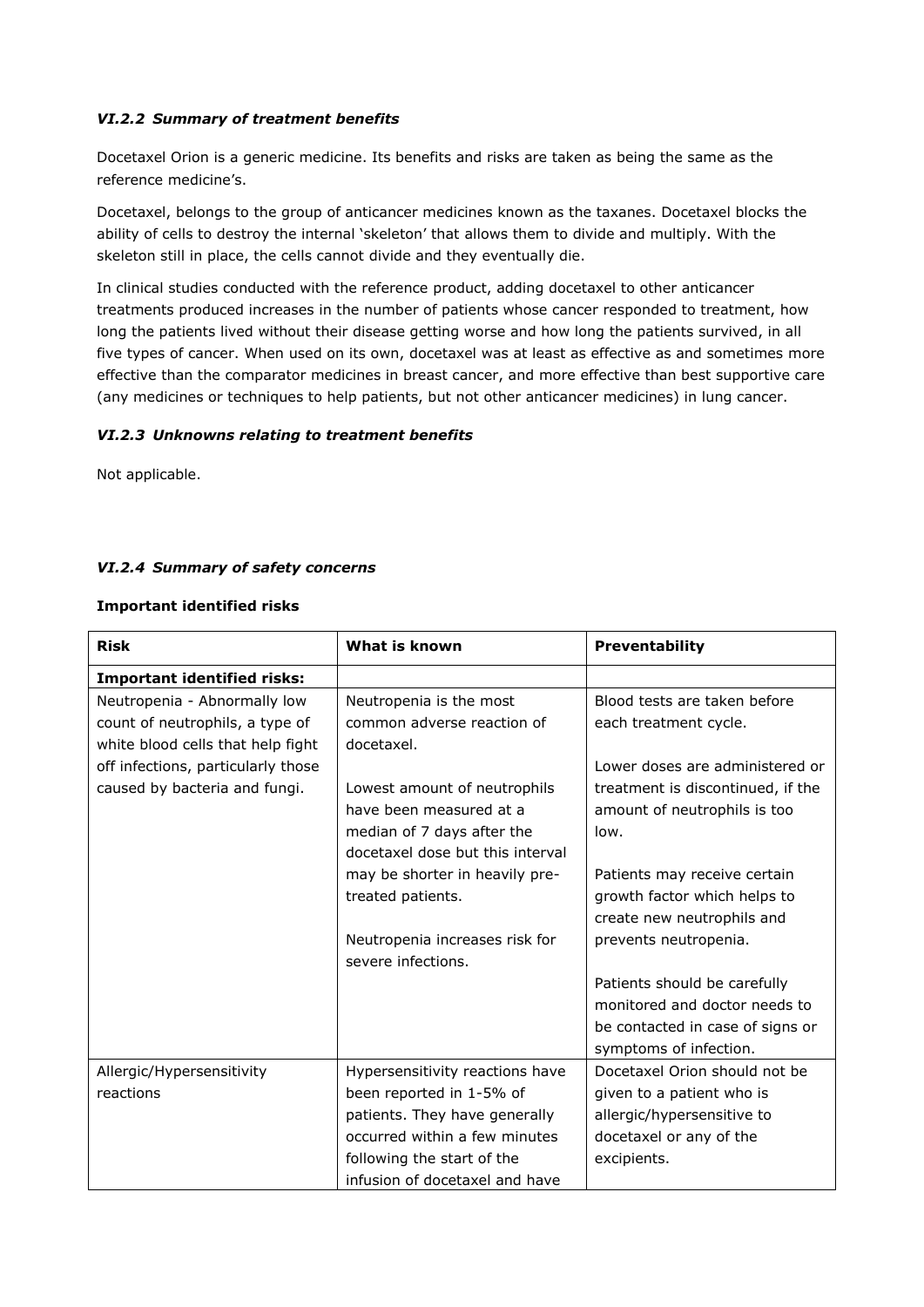| <b>Risk</b>           | <b>What is known</b>                                                                                                                                                                                                                                                                                                                                                                                       | Preventability                                                                                                                                                                                                                                                                                                                                                                                                         |  |
|-----------------------|------------------------------------------------------------------------------------------------------------------------------------------------------------------------------------------------------------------------------------------------------------------------------------------------------------------------------------------------------------------------------------------------------------|------------------------------------------------------------------------------------------------------------------------------------------------------------------------------------------------------------------------------------------------------------------------------------------------------------------------------------------------------------------------------------------------------------------------|--|
|                       | been usually mild or moderate.<br>The most frequently reported<br>symptoms were flushing, rash<br>with or without itching, chest<br>tightness, back pain, shortness<br>of breath and fever or chills.<br>Severe reactions were<br>characterised by low blood<br>pressure and/or spasm of<br>airways in lungs or generalized<br>rash/redness.<br>Some cases of anaphylactic<br>shock, sometimes fatal, have | Careful monitoring of the<br>patientduring and after the<br>infusion. Preparedness for<br>immediate first-aid in case of<br>acute hypersensitivity reaction.                                                                                                                                                                                                                                                           |  |
| Respiratory disorders | been reported.<br>Different kinds of disorders in<br>respiratory system have been<br>reported in association with<br>docetaxel therapy. In some<br>cases even resulting in death of<br>the patient.                                                                                                                                                                                                        | If new or worsening<br>respiratory/lung symptoms<br>develop, patients should be<br>closely monitored, promptly<br>investigated, and appropriately<br>treated.<br>Interruption of docetaxel<br>therapy is recommended until<br>diagnosis is available.<br>Early use of supportive care<br>measures may help improve the<br>condition.<br>The benefit of resuming<br>docetaxel treatment must be<br>carefully evaluated. |  |
| Eye disorders         | Cases of cystoid macular<br>oedema (CMO; cyst-like swelling<br>of macula, a special area in the<br>center of the back surface of the<br>eye) have been reported in<br>patients treated with<br>docetaxel.                                                                                                                                                                                                  | Patients with impaired vision<br>should undergo a prompt and<br>complete ophthalmologic<br>examination.<br>If cystoid macular oedema is<br>diagnosed, docetaxel treatment<br>should be discontinued and<br>appropriate treatment initiated.                                                                                                                                                                            |  |
| Skin reactions        | Very rare cases of severe skin                                                                                                                                                                                                                                                                                                                                                                             | Careful monitoring of the<br>patient. Appropriate treatment<br>and discontinuation of docetaxel<br>therapy, if necessary.                                                                                                                                                                                                                                                                                              |  |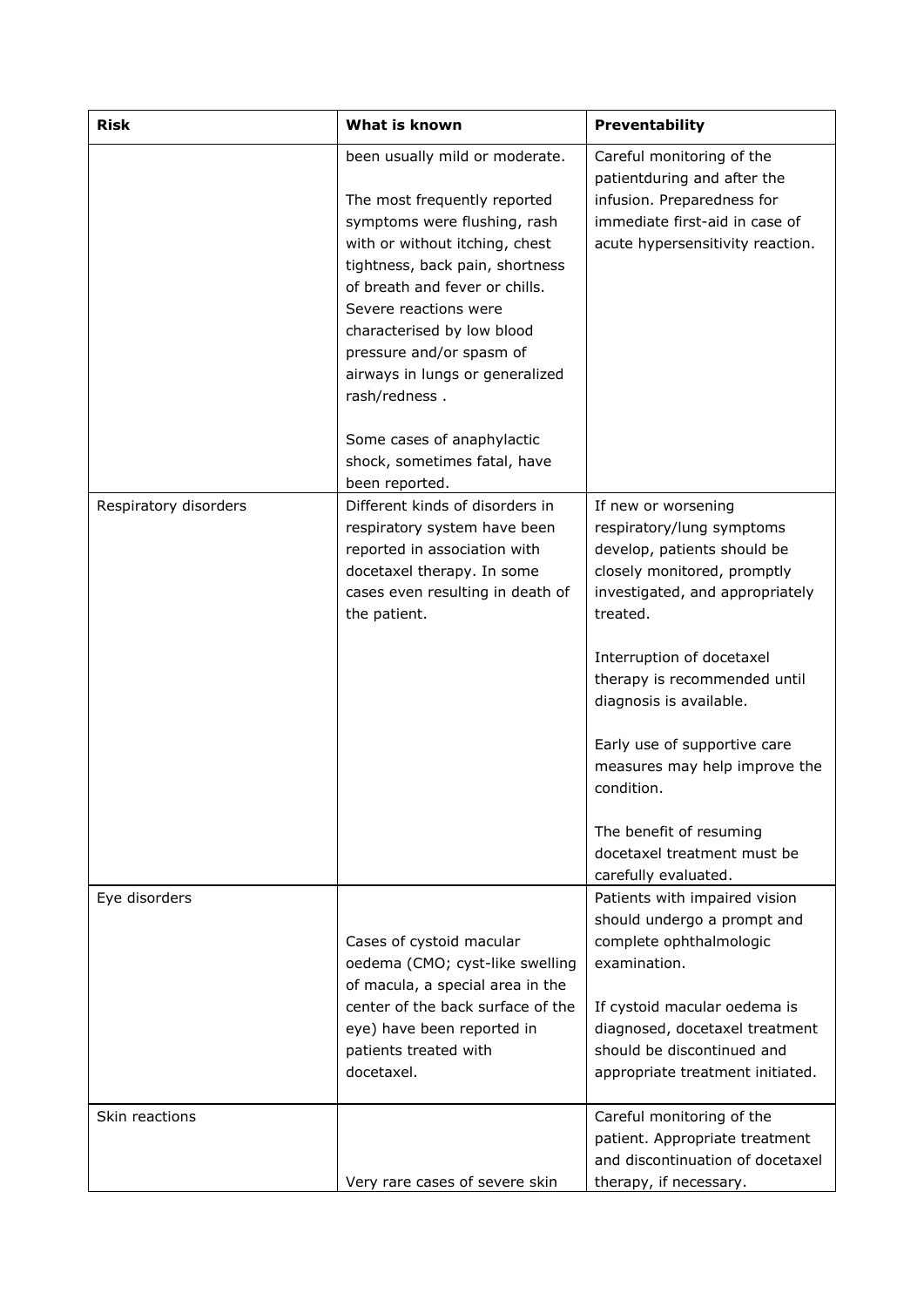| <b>Risk</b>                                                                                                                                         | What is known                                                                                                                                                                                                                                                                                                                                                                                                                                                                                                                                                                             | Preventability                                                                                                                                                                                                                                                                                                                                                                                                                                                                                                                                             |
|-----------------------------------------------------------------------------------------------------------------------------------------------------|-------------------------------------------------------------------------------------------------------------------------------------------------------------------------------------------------------------------------------------------------------------------------------------------------------------------------------------------------------------------------------------------------------------------------------------------------------------------------------------------------------------------------------------------------------------------------------------------|------------------------------------------------------------------------------------------------------------------------------------------------------------------------------------------------------------------------------------------------------------------------------------------------------------------------------------------------------------------------------------------------------------------------------------------------------------------------------------------------------------------------------------------------------------|
|                                                                                                                                                     | reactions (skin lupus<br>erythematosus and bullous<br>eruptions, that result in fluid-<br>filled blisters or bullae, such as<br>erythema multiforme, Stevens-<br>Johnson syndrome, toxic<br>epidermal necrolysis), have<br>been reported with docetaxel. In<br>some cases concomitant factors<br>may have contributed to the<br>development of these effects.                                                                                                                                                                                                                             |                                                                                                                                                                                                                                                                                                                                                                                                                                                                                                                                                            |
| Damage/Toxic effects on heart                                                                                                                       | Heart failure has been observed<br>in patients receiving docetaxel in<br>combination with other cancer<br>medication trastuzumab,<br>particularly following<br>anthracycline (doxorubicin or<br>epirubicin)-containing<br>chemotherapy. The degree of<br>heart failure may vary from<br>moderate to severe and has<br>been associated with death.<br>In patients treated with the TAC<br>regimen (docetaxel, doxorubicin,<br>cyclophosphamide) for node-<br>positive breast cancer, the risk<br>of heart failure has been shown<br>to be higher during the first year<br>after treatment. | Before treatment doctor should<br>be informed of history of any<br>previous heart problems.<br>Patients should be monitored for<br>symptoms of heart failure during<br>therapy and during the follow-up<br>period.<br>When treatment with docetaxel<br>in combination with trastuzumab<br>is considered, patient's heart<br>function should be examined<br>before the treatment. Heart<br>function should also be further<br>monitored during treatment<br>(e.g. every three months) to<br>help to identify patients who<br>may develop heart dysfunction. |
| Severe damage/toxic effects to<br>the peripheral nervous system<br>(the part of the nervous system<br>that is outside the brain and<br>spinal cord) | Cases of toxic effect on<br>peripheral nerves have been<br>reported.<br>Mild to moderate neuro-sensory<br>signs are characterised by<br>feeling of numbness, pins and<br>needles or pain including<br>burning. Neuro-motor events<br>are mainly characterised by<br>weakness.                                                                                                                                                                                                                                                                                                             | Before treatment doctor should<br>be informed of history of any<br>previous nerve damage.<br>During the treatment doctor<br>should be informed if any<br>symptoms appear, which could<br>be related to nerve damage e.g.<br>feeling of numbness, pins and<br>needles or muscle weakness.<br>If symptoms appear, lower dose<br>should be administered or, if<br>necessary, treatment will be<br>discontinued.                                                                                                                                               |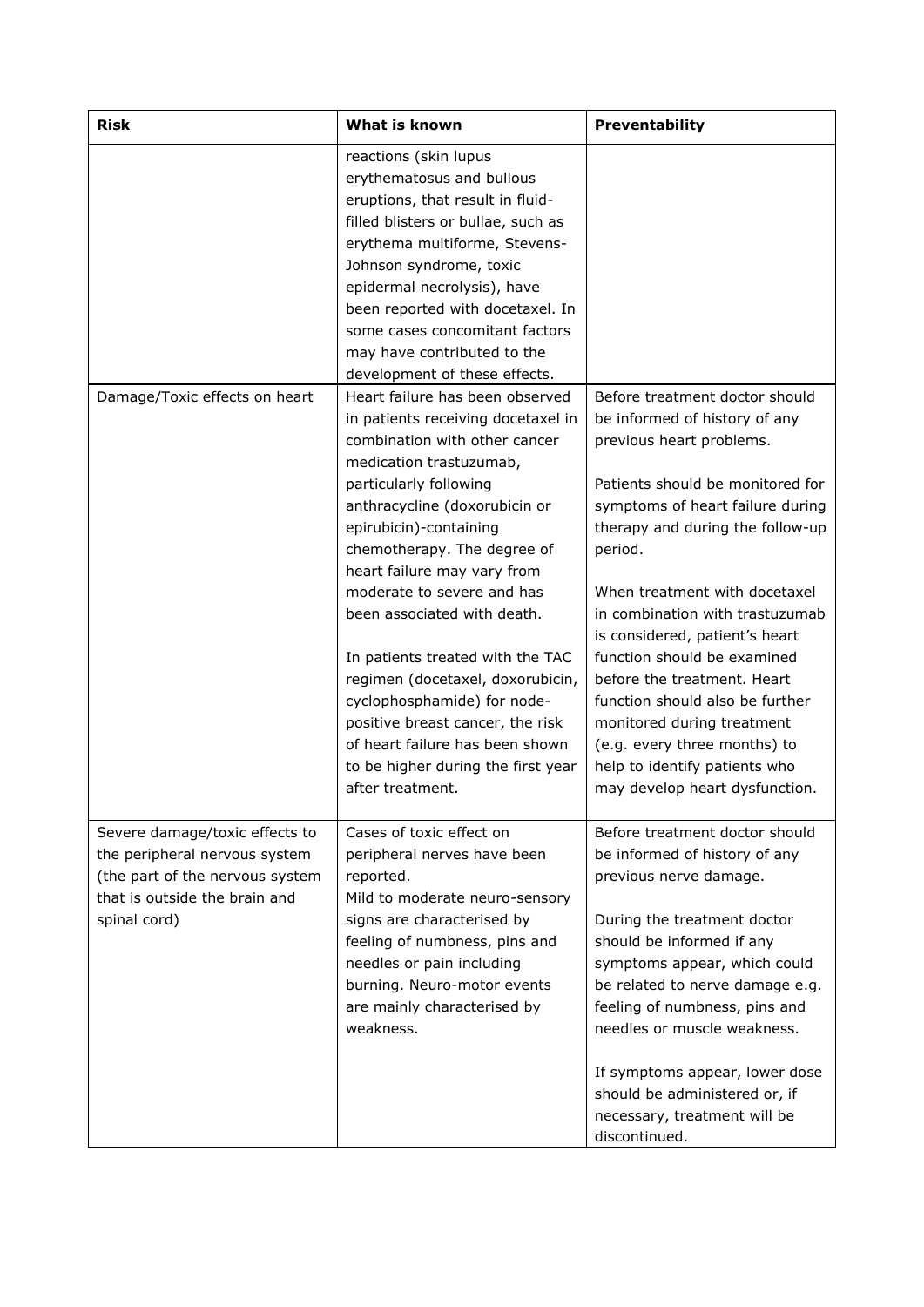# **Important potential risks**

| <b>Risk</b>                                | What is known (Including reason why it is considered a<br>potential risk)                                                                                                                                                                                                                                                   |
|--------------------------------------------|-----------------------------------------------------------------------------------------------------------------------------------------------------------------------------------------------------------------------------------------------------------------------------------------------------------------------------|
| Use in patients with hepatic<br>impairment | Very rare cases of hepatitis, sometimes resulting in death primarily<br>in patients with pre-existing liver disorders, have been reported.                                                                                                                                                                                  |
|                                            | Docetaxel must not be used in patients with severe liver<br>impairment.                                                                                                                                                                                                                                                     |
|                                            | Reduced dose recommended in patients with mild/moderate<br>increase in liver enzyme levels. No dosage recommendations can<br>be given in patients with high increase in liver enzyme levels and<br>docetaxel should be used in these patients only if strictly indicated.                                                   |
| Renal failure                              | Renal insufficiency and renal failure have been reported in<br>association with docetaxel. In about 20% of these cases there were<br>no risk factors for acute renal failure such as concomitant<br>nephrotoxic medicinal products and gastrointestinal disorders.                                                          |
|                                            | There are no data available in patients with severely impaired renal<br>function treated with docetaxel.                                                                                                                                                                                                                    |
| Male fertility                             | Undesirable effects on the testis observed in rodent toxicity studies<br>suggest that docetaxel may impair male fertility. Therefore, men<br>being treated with docetaxel are advised not to father a child<br>during and up to 6 months after treatment and to seek advice on<br>conservation of sperm prior to treatment. |

# **Missing information**

| What is known                                                                                                                                                                                                                                                                                                                                                                                                                                                                                               |  |
|-------------------------------------------------------------------------------------------------------------------------------------------------------------------------------------------------------------------------------------------------------------------------------------------------------------------------------------------------------------------------------------------------------------------------------------------------------------------------------------------------------------|--|
| There is no information on the use of docetaxel in pregnant women.                                                                                                                                                                                                                                                                                                                                                                                                                                          |  |
| Docetaxel has been shown to be both embryotoxic and foetotoxic in<br>rabbits and rats, and to reduce fertility in rats. As with other<br>cytotoxic medicinal products, docetaxel may cause foetal harm<br>when administered to pregnant women. Therefore, docetaxel must<br>not be used during pregnancy unless clearly indicated.<br>Women of childbearing age receiving docetaxel should be advised<br>to avoid becoming pregnant, and to inform the treating physician<br>immediately should this occur. |  |
| Docetaxel is a lipophilic substance but it is not known whether it is<br>excreted in human milk. Consequently, because of the potential for<br>adverse reactions in nursing infants, breast feeding must be<br>discontinued for the duration of docetaxel therapy.                                                                                                                                                                                                                                          |  |
| Contraception in males and females<br>An effective method of contraception should be used during                                                                                                                                                                                                                                                                                                                                                                                                            |  |
|                                                                                                                                                                                                                                                                                                                                                                                                                                                                                                             |  |